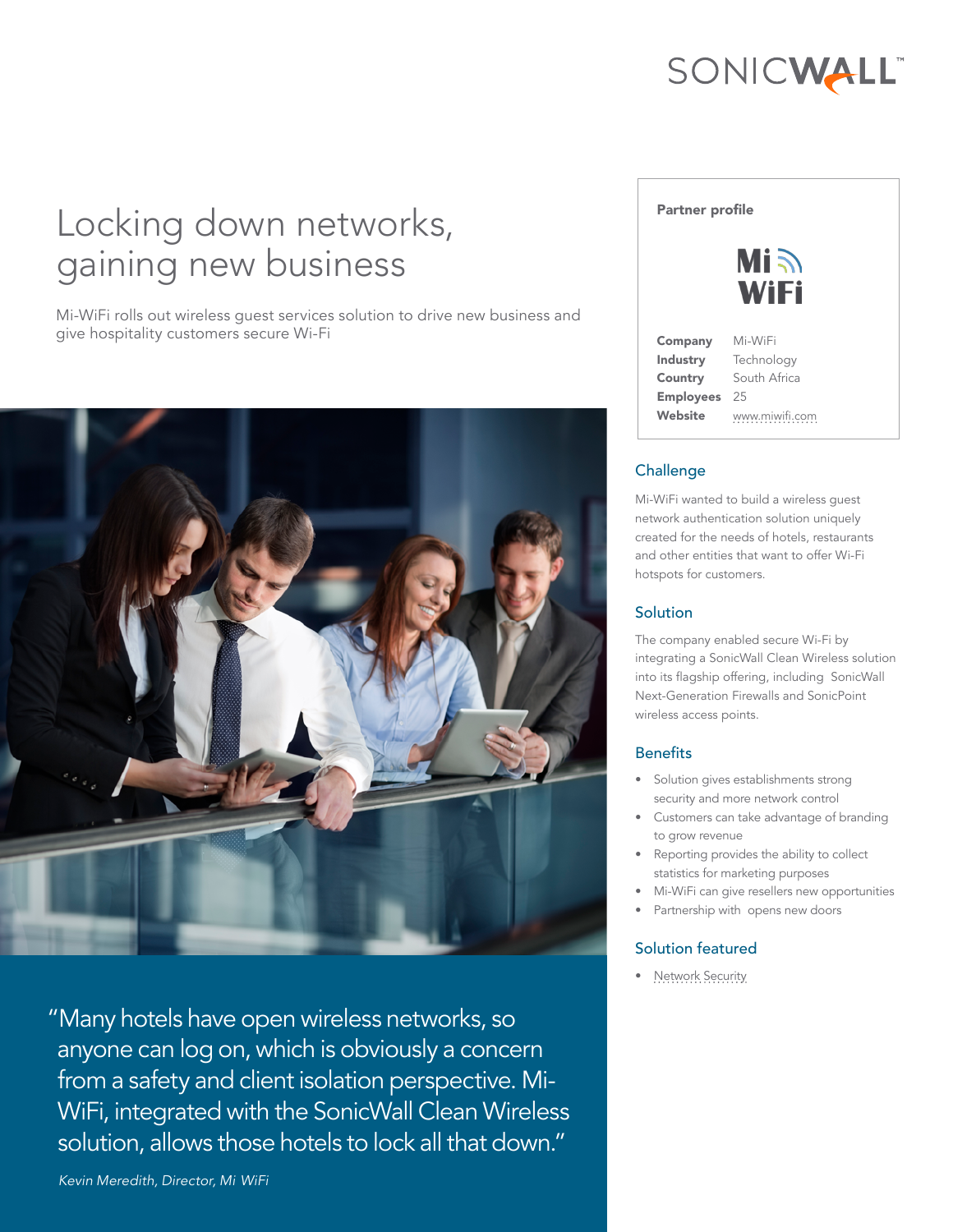Founded in 2000, Mi-WiFi is a South African software development company. The company offers a wireless guest authentication solution, Mi-WiFi, that enables hotels, restaurants and other establishments to securely manage and control access to their wireless networks. The softwareas-a-service (SaaS) solution helps businesses secure wireless hotspots so they are no longer open and vulnerable to security breaches or attacks.

Mi-WiFi differentiates itself by offering a simple, scalable and brandable solution. It is simple to install and manage because configuration and installation is done through the company's secure website. "Any authorized user can log on to the site and configure and manage it," says Kevin Meredith, director at Mi-WiFi. "The solution can also scale from a few users to a few thousand. It works for the small coffee shop on the corner as well as big restaurants and hotels, large conference centers, and stadiums." Users can customize the solution with their brand, so the front logon page can include a company's name, logo and other corporate information.

The organization has a unique model for business growth: resellers buy the solution from Mi-WiFi and sell it to their own customers. "We're actively engaged with resellers, doing walk-throughs and helping them with the configuration so they can start running it and selling it," says Meredith. "Because Mi-WiFi is a SaaS solution, it is available worldwide, with servers based across the globe."

#### Company integrates solution with SonicWall Clean Wireless technology

When the company began developing the Mi-WiFi solution's wireless guest services offering several years ago, it sought the best network security and wireless technology to support it. As an existing SonicWall customer, Mi-WiFi chose the SonicWall Clean Wireless solution, which combines the SonicWall Network Security

Appliance (NSA) Series and TZ Series firewalls with SonicWall SonicPoint wireless access points. The Mi-WiFi solution incorporates the Lightweight Hotspot Wireless API feature, as well as Reassembly-Free Deep Packet Inspection™, which offers additional protection by scanning against multiple application types and protocols.

The solution authenticates through Mi-WiFi servers to determine if users are allowed to connect to an establishment's wireless network. Mi-WiFi employs an easy-to-use management interface that gives customers their own logon information, so they can issue tokens to rooms or individual network users. "The SonicWall Clean Wireless solution is actually the brains behind all of this," says Meredith. "With its accessible, userfriendly interface, our system makes it easy for users to take advantage of what already has in place, including strong

## Technology at work

#### Hardware

[SonicWall Network Security](http://software.dell.com/products/sonicwall-nsa/)  [Appliance \(NSA\) Series firewalls](http://software.dell.com/products/sonicwall-nsa/) 

[SonicWall TZ Series firewalls](http://software.dell.com/products/sonicwall-tz/)

[SonicWall SonicPoint wireless](http://software.dell.com/solutions/clean-wireless/)  [access points](http://software.dell.com/solutions/clean-wireless/)

#### Software

[SonicWall Comprehensive](http://www.sonicwall.com/us/en/products/Network_Security_Services.html)  [Gateway Security Suite](http://www.sonicwall.com/us/en/products/Network_Security_Services.html)

"...SonicWall, it made the sales discussion so easy. It opened up so many doors for us, and gave us an opportunity to sell into markets that weren't available before."

*- Kevin Meredith, Director, Mi WiFi*